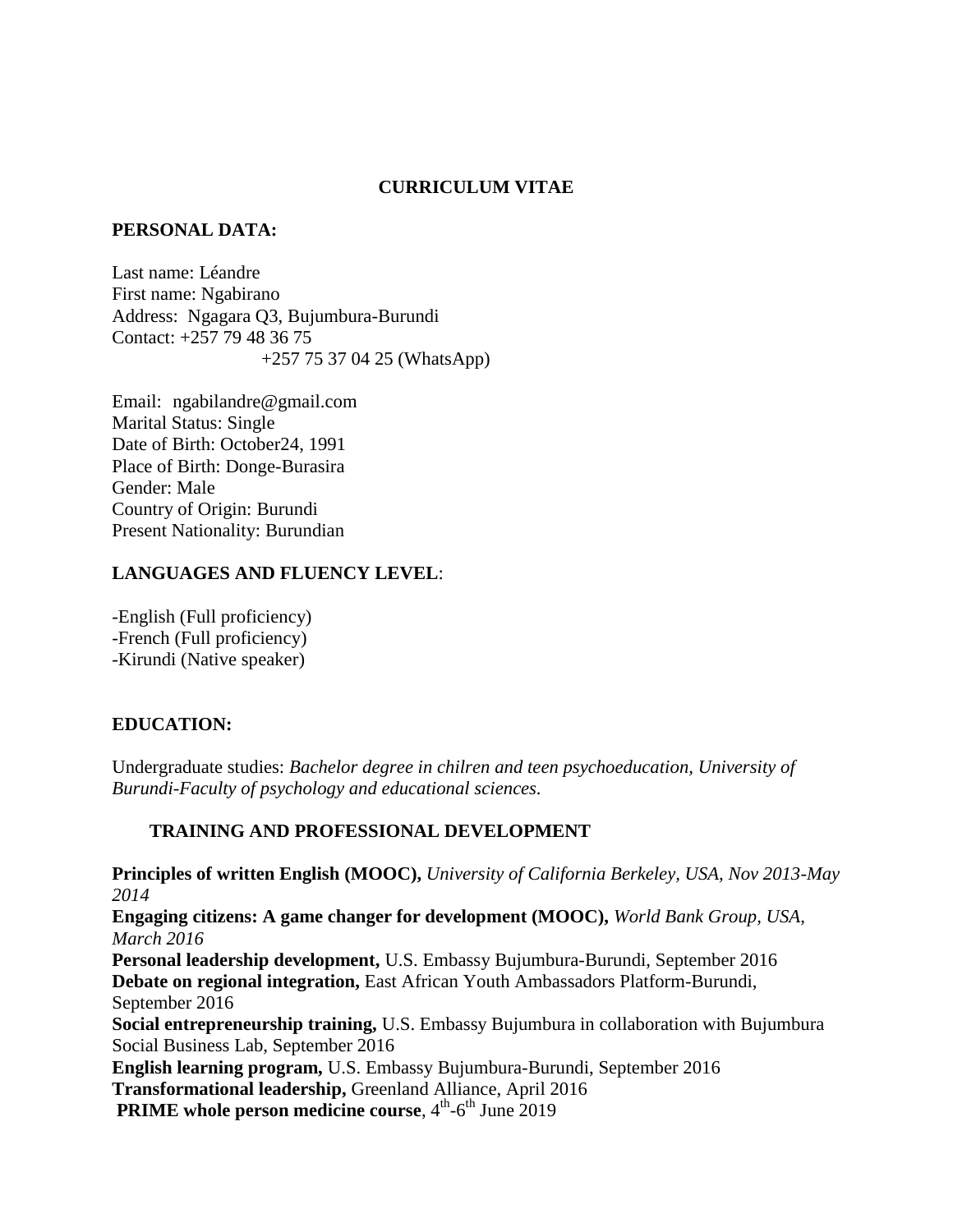# **PROFESSIONAL EXPERIENCE**

### **Position:** Assistant translator at VELOCITY LEARNING CORPORATION

Tasks:

-Translate documents (reports from organizations, school reports, degree, etc) from French to English and Kirundi to English -Produce daily reports of activities -Coordinate and lead English club activities (debates, learning programs, etc) -Social media advertisement of the club's activities -Conduct topic discussions

**Position:** Academic internee at AVSI-Burundi

Tasks:

-Animate health education sessions

-Collaborate with the psychologist of the organization and the care structures of its area of action.

-Initiate and conduct an animation or learning programs

-Supervise and participate in games

- Welcome, listen, guide and give advice to primary and secondary school children

-Produce daily reports of the activities

Other experiences: -Interpreter at Zion Temple church -Community leader

Freelance:

-Fellowships and scholarships guidance to applicants (answering essays, and so on) -Spot opportunities for youth empowerment

### **COMPUTER SKILLS**

- Microsoft Word
- Microsoft PowerPoint
- Microsoft Excel
- Internet